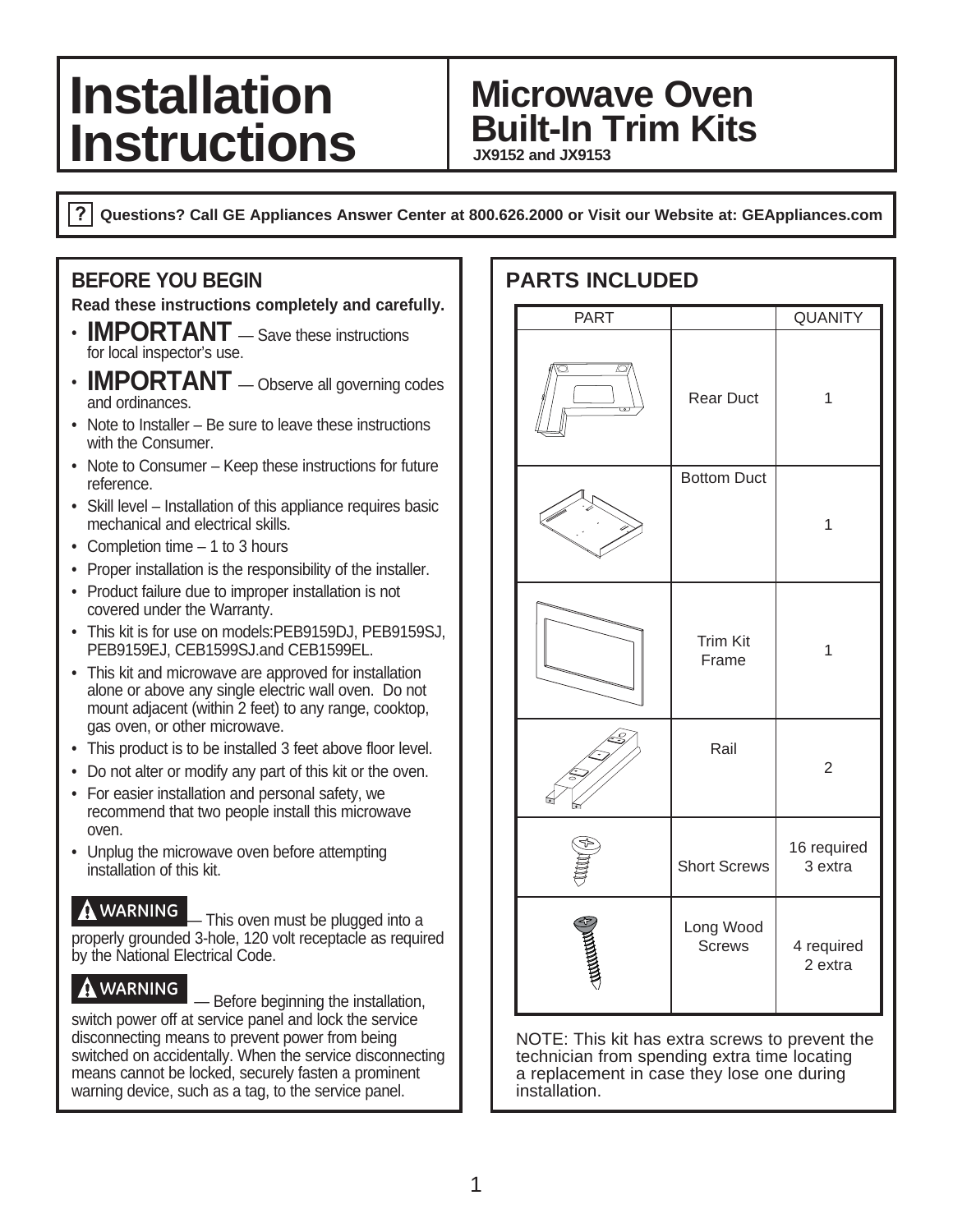# **GROUNDING INSTRUCTIONS**

This appliance must be grounded. In the event of an electrical short circuit, grounding reduces the risk of electric shock by providing an escape wire for the electric current. This appliance is equipped with a cord having a grounding wire with a grounding plug. The plug must be plugged into an outlet that is properly installed and grounded.Consult a qualified electrician or serviceman if the grounding instructions are not completely understood, or if doubt exists as to whether the appliance is properly grounded.

# **WARNING**

Improper use of the grounding plug can result in a risk of electric shock. Do not use an extension cord. If the power supply cord is too short, have a qualified electrician or serviceman install an outlet near the appliance.

Permanent and Correct Installation



# **ELECTRICAL REQUIREMENTS**

Product rating is 120 volts AC, 60 Hertz, 14 amps and 1.60 kilowatts. This product must be connected to a supply circuit of the proper voltage and frequency. Wire size must conform to the requirements of the National Electrical Code or the prevailing local code for this kilowatt rating. The power supply cord and plug should be brought to a separate 15 to 20 ampere branch circuit single grounded outlet. The outlet box should be located in the cabinet above the oven. The outlet box and supply circuit should be installed by a qualified electrician and conform to the National Electrical Code or the prevailing local code.



# **CUTOUT DIMENSIONS**

| Dimen- |        | <b>Trim Kit</b> |                   |                                  |
|--------|--------|-----------------|-------------------|----------------------------------|
|        | sion   | 27"             | 30"               | Cutout                           |
|        | Height | $19^{1/s}$      | $19^{1/s}$        | $17 \frac{1}{8} \pm \frac{1}{8}$ |
|        | Width  | $26\frac{7}{8}$ | $29\frac{3}{4}$ " | $23 \frac{1}{4} \pm \frac{1}{8}$ |

Min. depth with receptacle outside cutout  $-22$ " Min. depth with receptacle inside cutout  $-23$   $1/z$ "

120 volt – 60 Hertz grounded power receptacle.



minimum of 36" from floor

# **WARNING**

— This trim kit uses air flow from the top, bottom and sides of the trim frame. Blocking the air flow can cause the microwave to function improperly and may cause damage to the microwave.

Allow a 1" clearance beyond the edge of the trim kit frame to provide proper air flow.

FOR INSTALLATION ABOVE A BUILT-IN OVEN:

Microwave oven should be installed on a 3/8" plywood base and supported by 2x4 or 1x2 equivalent runners on all sides. Base must be capable of supporting a minimum of 100 lbs.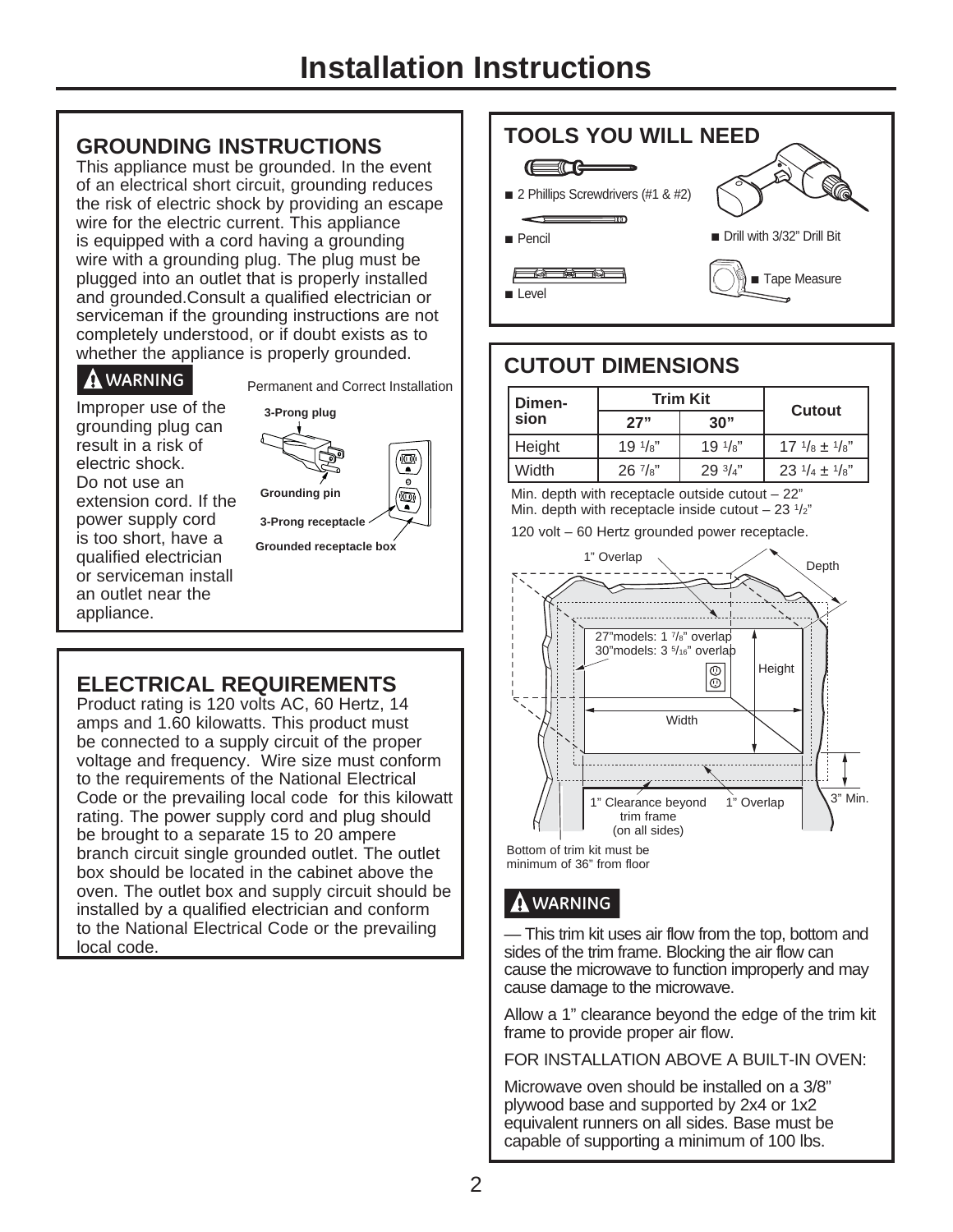## **1 LOCATE AND INSTALL THE BASE PAN**

Set Base Pan into the front cabinet microwave oven cutout and center it right and left. Push back until the front flange is against the cabinet front wall.



# **2 INSTALL THE RAILS**

Disconnect the microwave oven from the receptacle. Remove everything out of the microwave oven, including packing, Owner's Manuals, turntable and turntable support. A protective film has been applied to some microwave oven and trim kits. If applied, remove the film. Turn over the microwave oven and secure the rails to oven Base Plate by inserting 4 short screws. Be careful not to scratch the microwave oven.



# **3 INSTALL THE REAR DUCT**

- 1. Gently return microwave oven to its upright position.
- 2. Remove screw A.



3. Align the rear duct with the back of microwave oven, as shown.



4. Slide 2 tabs into the slots on the right side of the back of microwave oven.



5. Use 2 short screws to secure top of rear duct to the back of microwave oven, as shown.

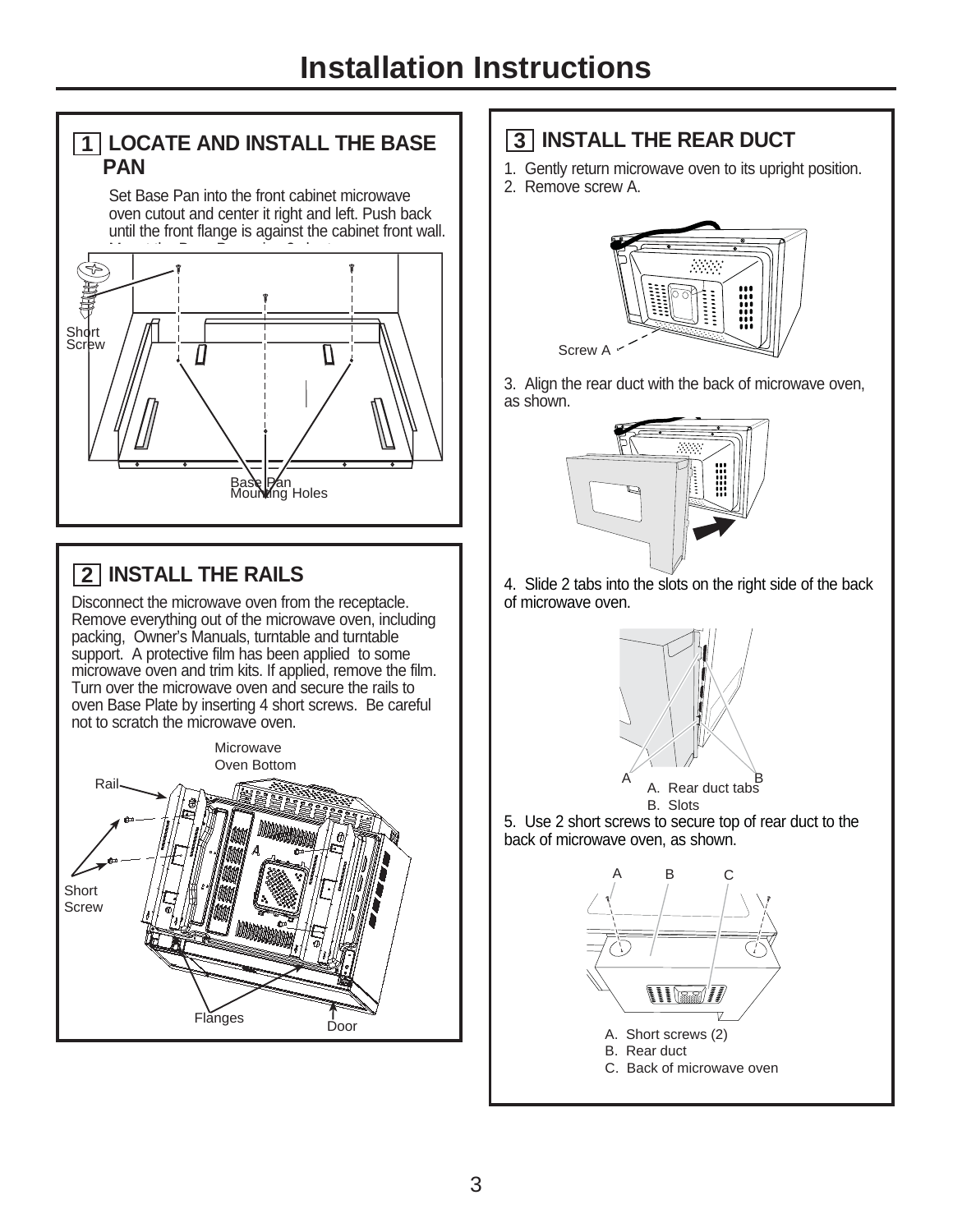## **3 INSTALL THE REAR DUCT (continued)**

6. Use 3 short screws to secure back of rear duct to the back of microwave oven, as shown.



- B. Rear duct
- C. Back of microwave oven

# **4 INSTALL THE MICROWAVE OVEN**

Plug the power cord into the wall receptacle. Slide the microwave oven assembly gently into the cabinet, using care not to pinch the power cord. Be sure to keep the assembly centered as it slides back to where the tongue of the rails goes through the slots on Base Plan. The top edges of the Base Plan should now be centered right to left in the opening. The Base should be tight against the cabinet. Rail



# **5 CHECK LEVELING**

Check the leveling by placing a level at the front and sides of the microwave. It may be necessary to add wood shims under the base pan to level the microwave front-toback and side-to-side.



DE68-03364A 49-40762-2

### 06-17 GEA Printed in China

## **6 SECURE THE RAILS TO THE CABINET**

Ensure the Base Pan and Bottom Bracket front flanges are tight against the cabinet, and that the screws holes are aligned. Drive 4 short screws through the Base Pan and Rails into the cabinet



# **7 INSTALL THE TRIM KIT FRAME**

- 1. Position the assembled Trim Kit frame around the oven.
- 2. Drill pilot holes using the drill (3/22).
- 3. Secure the Trim Kit by 4 long screws through the trim kit into the cabinet by using a manual screw driver.

# **IMPORTANT**-

— Start all screws before tightening any one screw. Do not overtighten screws since it can cause misalignment of top/side strips.



# **8 REPLACE ANY LOOSE ITEMS**

- 1. Your trim kit is now fully installed. Replace the turntable and turntable support that was removed from inside the microwave oven.
- 2. Keep these installation instructions and extra screws for future reference and need. Do not place them in the microwave oven.
- 3. Replace the house fuse, or close the circuit breaker to restore power at the service panel.

# **READ CAREFULLY. KEEP THESE INSTRUCTIONS.**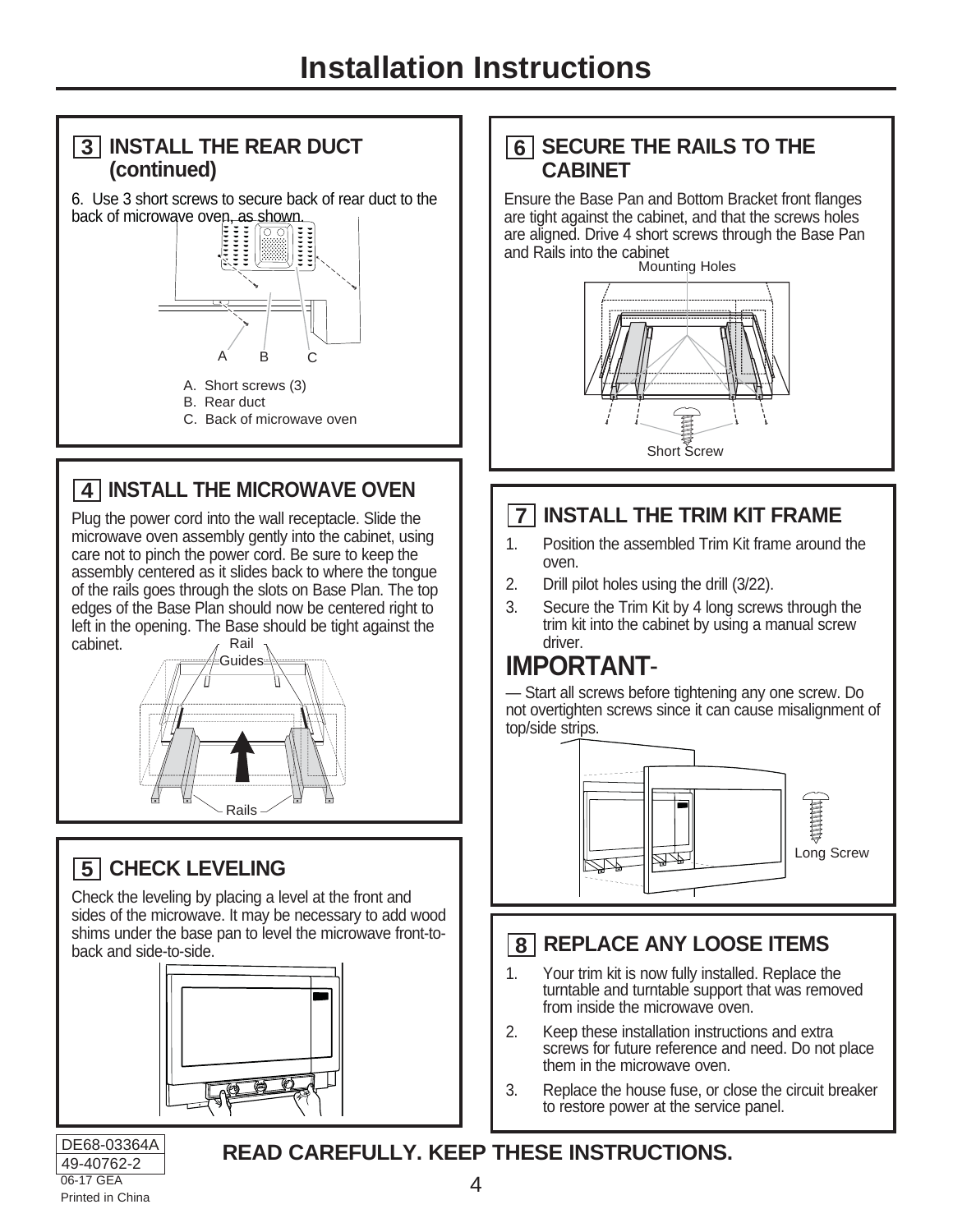# **de Instalación**

# **Instrucciones** Kits de Horno Microondas con

**JX9152 y JX9153**

**¿Preguntas? Llame a 800.GE.CARES (800.432.2737) o Visite nuestro sitio web en: GEAppliances.com**

## **ANTES DE COMENZAR**

Lea estas instrucciones en su totalidad y atentamente.

- **IMPORTANTE** Conserve estas instrucciones para uso del inspector local.
- **IMPORTANTE** Cumpla con todos los códigos y ordenanzas gubernamentales.
- Nota para el Instalador Asegúrese de que el Comprador conserve estas instrucciones.
- Nota para el Comprador Conserve estas instrucciones para referencia futura.
- Nivel de habilidad La instalación de este electrodoméstico requiere un nivel básico de habilidades mecánicas y eléctricas.
- Tiempo de instalación entre 1 y 3 horas
- La correcta instalación del producto es responsabilidad del instalador.
- Si se producen fallas en el producto debido a una instalación inadecuada, la Garantía no cubrirá las mismas.
- Este kit es para uso en los modelos: PEB9159DJ, PEB9159SJ, PEB9159EJ, CEB1599SJ.y CEB1599EL.
- El kit y el horno microondas están aprobados para su instalación en forma aislada o sobre cualquier horno eléctrico de pared simple. No monte el mismo de forma adyacente (dentro de los 2 pies) a cualquier cocina, superficie de cocción, horno a gas, u otro microondas
- Este producto se deberá instalar a 3 pies de distancia del piso.
- No altere ni modifique ninguna parte de este kit o del horno.
- Para una instalación más fácil y por cuestiones de seguridad personal, recomendamos que la instalación del horno microondas sea realizada por dos personas.
- Desenchufe el horno microondas antes de intentar instalar este kit.

**A ADVERTENCIA** Este horno deberá estar correctamente

 enchufado en un receptáculo de 3 agujeros y 120V, de acuerdo con lo requerido por el Código de Electricidad Nacional (National Electrical Code).

**ADVERTENCIA** Antes de comenzar con la instalación, apague el interruptor del panel del

servicio y bloquee el suministro del servicio a fin de evitar que la corriente se active en forma accidental. Cuando el suministro del servicio no pueda ser bloqueado, ajuste de forma segura un dispositivo de advertencia visible, tal como una etiqueta, al panel del servicio.

# **PIEZAS INCLUIDAS**



NOTA: Este kit cuenta con tornillos adicionales a fin de evitar que el técnico necesite tiempo adicional para ubicar un tornillo de reemplazo durante la instalación.

1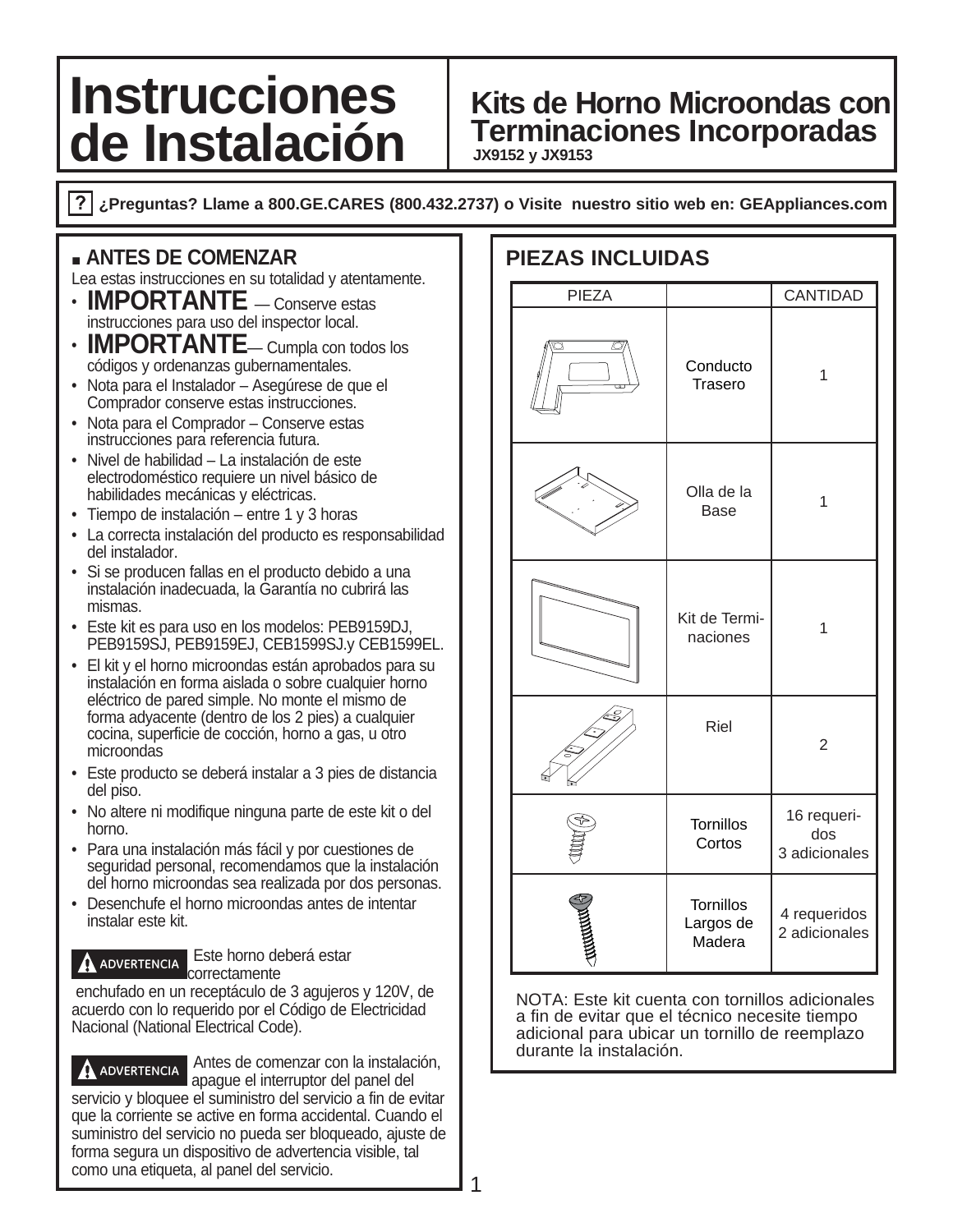# **INSTRUCCIONES DE CONEXIÓN A TIERRA**

Este electrodoméstico deberá estar conectado a tierra. En caso de que se produzca un cortocircuito, la conexión a tierra reduce el riesgo de descarga eléctrica, brindando un cable de escape de la corriente eléctrica. Este electrodoméstico está equipado con un cable de corriente que posee un cable de conexión a tierra con un enchufe a tierra. El enchufe deberá ser colocado en un tomacorriente correctamente instalado y conectado a tierra. Consulte a un electricista calificado o al personal del servicio técnico en caso de no entender totalmente las instrucciones de conexión a tierra, o en caso de existir dudas de que el electrodoméstico esté correctamente conectado a tierra.

**ADVERTENCIA** El uso inadecuado del enchufe de conexión a tierra puede provocar riesgos de descargas eléctricas. No use un prolongador. Si el cable de corriente es demasiado corto, solicite a un electricista calificado o al personal del servicio técnico que instale un tomacorriente cerca del electrodoméstico.

### **Instalación Permanente y Correcta**



# **REQUISITOS ELÉCTRICOS**

La graduación del producto es de 120 volts AC, 60 Hertz, 14 amperes, y 1.60 kilowatts. Este producto se debe conectar a un circuito con un suministro correcto de voltaje y frecuencia. El tamaño del cable deberá ser conforme a los requisitos del Código Eléctrico Nacional o del código local obligatorio con relación a la cantidad de kilowatts. El cable y enchufe de suministro de corriente se deberán conectar a un tomacorriente simple con conexión a tierra de un circuito de entre 15 y 20 amperes. La caja del tomacorriente deberá ser ubicado en el gabinete sobre el horno. La caja del tomacorriente y el circuito de suministro deberán ser instalados por un electricista calificado y cumplir con el Código Eléctrico Nacional o el código local obligatorio.



# **DIMENSIONES DE LA ABERTURA**

| <b>Dimensión</b> | <b>Kit de Terminaciones</b> |            | Abertura                         |
|------------------|-----------------------------|------------|----------------------------------|
|                  | 27"                         | 30"        |                                  |
| Altura           | $19^{1/s}$                  | $19^{1/s}$ | $17^{1}/_8 + 1/_8$ "             |
| Ancho            | $267\frac{s}{s}$            | 293/4"     | $23 \frac{1}{4} \pm \frac{1}{8}$ |

Profundidad mínima con el receptáculo fuera de la abertura –  $22"$ 

Profundidad mínima con el receptáculo dentro de la abertura – 23  $1/2"$ 



deberá tener un mínimo de 36" desde el piso

Receptáculo de corriente con conexión a tierra, 120 voltios, 60 Hertz

**ADVERTENCIA** Este kit con terminación usa el flujo de aire desde la parte superior, inferior o los costados de la estructura con terminación. Bloquear el flujo de aire puede hacer que el microondas funcione de forma inadecuada y ocasionar daños sobre el mismo.

Deje un espacio de 1" más allá del extremo de la estructura con terminación para brindar el flujo de aire apropiado.

PARA LA INSTALACIÓN SOBRE UN HORNO EMPOTRABLE:

El horno microondas debería ser instalado en una base de contrachapado de 3/8" y contar con el soporte de tirantes equivalentes de 2 x 4 o 1 x 2 en todos los costados. La base deberá poder soportar un mínimo de 100 libras.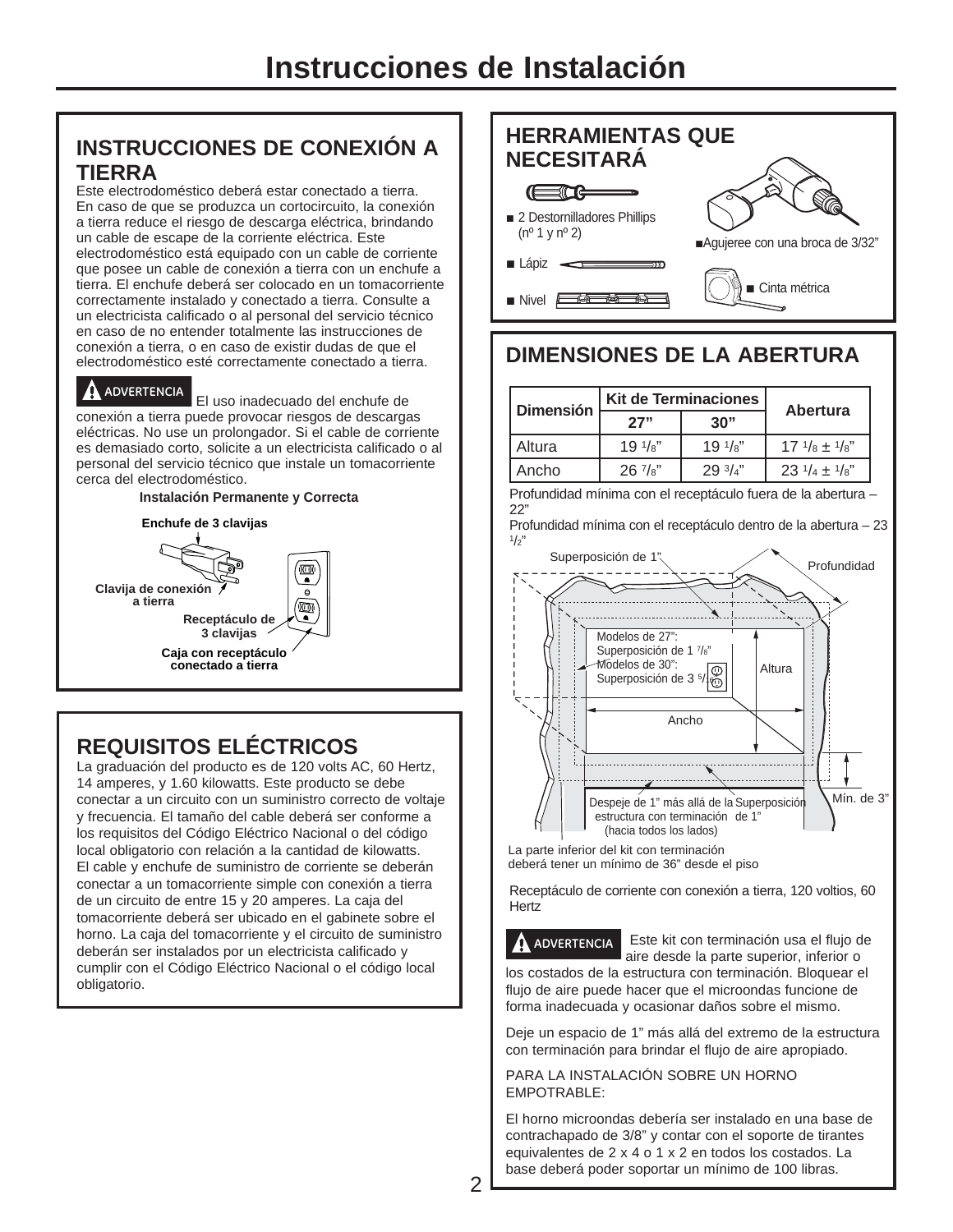## **1 UBIQUE E INSTALE UNA OLLA DE LA BASE**

Coloque la Olla de la Base en la abertura del gabinete frontal del horno microondas y centre la misma sobre la derecha y la izquierda. Empuje hacia atrás hasta que la pestaña frontal quede contra la pared frontal del gabinete. Monte la Olla de la Base usando 3 tornillos cortos.



# **2 INSTALACIÓN DE LOS RIELES**

Desconecte el horno microondas del receptáculo. Retire todo lo que haya dentro del horno microondas, incluyendo el embalaje, Manuales del Propietario, el plato giratorio y el soporte del plato giratorio. Se aplicó una película protectora en algunos hornos microondas y kits con terminaciones. Si cuenta con la misma, retire la película. Dé vuelta el horno microondas y asegure los rieles a la Placa de la Base del horno, insertando 4 tornillos cortos. Asegúrese de no rayar el horno microondas. Parte Inferior del

Riel

Horno Microondas



## **3 INSTALACIÓN DEL CONDUCTO TRASERO**

- 1. De forma suave gire el horno microondas hasta su posición vertical.
- 2. Retire el tornillo A.



3. Alinee el conducto trasero con la parte trasera del horno microondas, como se muestra.



4. Deslice las 2 lengüetas en las ranuras del lado derecho de la parte trasera del horno microondas.

A. Lengüetas del conducto trasero B. Ranuras

5. Use 2 tornillos cortos para asegurar la parte superior A B del conducto trasero hasta la parte trasera del horno microondas, como se muestra.

- A. Tornillos cortos (2)
- B. Conducto trasero
- C. Parte trasera del horno microondas



- 6. Use 3 tornillos cortos para asegurar la parte trasera del conducto trasero hasta la parte trasera del horno microondas, como se muestra
- A. Tornillos cortos (3)
- B. Conducto trasero C. Parte trasera del horno microondas